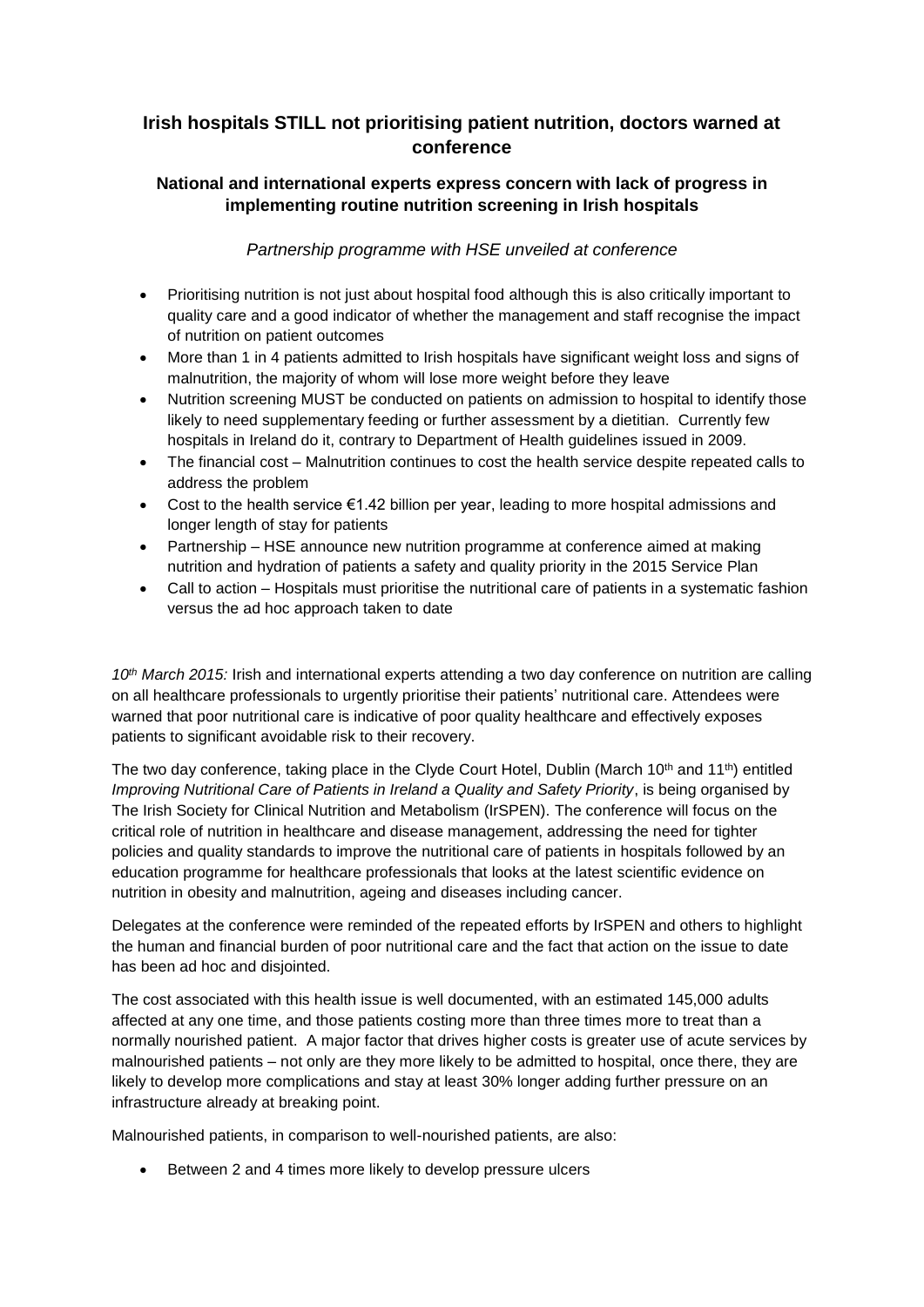- Three times more likely to develop an infection while in hospital;
- Significantly more likely to be readmitted to hospital within 45 days costing significantly more in the long-term.

*Professor John Reynolds, IrSPEN Chairman and head of Surgery in St James's Hospital*, reiterated the need for urgent action to be taken by everyone working in the healthcare system, and for the implementation of screening programmes:

"Our main focus has been on highlighting that poor nutrition is a common problem and that screening on the point of entry into hospital is the way to tackle the problem.

"Many people who are obese can be malnourished but it is not very obvious. They may be fat but have lost a lot of their muscle mass; they have lost their ability to deal with their infections and are at higher risk of developing complications."

IrSPEN also used the occasion to announce a partnership with the HSE, which will see the HSE commit to the introduction of a quality improvement programme focusing on nutrition and hydration.

"We have been meeting with the HSE over the last two years and are very hopeful that we can now work with them to embed good nutritional care across our healthcare systems. Nursing homes are now required to implement regular nutrition screening and care pathways that ensure they don't become malnourished – this is something that should be done in hospitals as a matter of routine." added *Prof Reynolds.*

Announcing the HSE's commitment to tackle the issue of malnutrition in the health system, *Dr Philip Crowley, HSE National Director Quality and Patient Safety*, said:

"In the National Service Plan 2015 the HSE has committed to delivering a quality improvement programme that will focus on the nutrition and hydration needs of our service users. Good nutritional care is strongly linked with improved outcomes and better care experiences for patients. The Quality Improvement Division has begun developing this programme and we look forward to working with IrSPEN in achieving its objectives."

Other presentations on the first day of the conference examined the economic and clinical impact of current nutrition policy and outlined recommendations to improve the provision of services to those patients at risk of malnutrition. The general consensus from national and international experts was a concern with the current level of screening and intervention for patients with malnutrition.

*Niamh Rice, Clinical Nutritionist and Director of IrSPEN* told the conference that recent focus on hospital food is positive but only addresses part of the problem:

"The recent focus on hospital food is helpful but improving food will not address the nutritional problems that many patients have when they are admitted to hospital. Nutrition screening on admission to hospital is essential to identify patients that are already on their way to becoming seriously malnourished and that need nutrition support or have special requirements\* that they will not be able to meet by food alone."

Also speaking at the conference was *Ben O'Connor (43), a patient living with Cystic Fibrosis* who also had a double lung transplant in 2000. Ben has needed a range of nutritional supports during is various hospital stays and the Dubliner stressed the need for healthcare workers to be more aware of the importance of good nutritional care for all patients in the hospital system, not just patients with complex needs like him:

"I may be an extreme example of someone who relies on good nutritional care to be alive but there are many people like me in hospitals right across the country. I know that a lot has been talked about hospital food recently but for me, and many others, no matter how good the food, we may not be able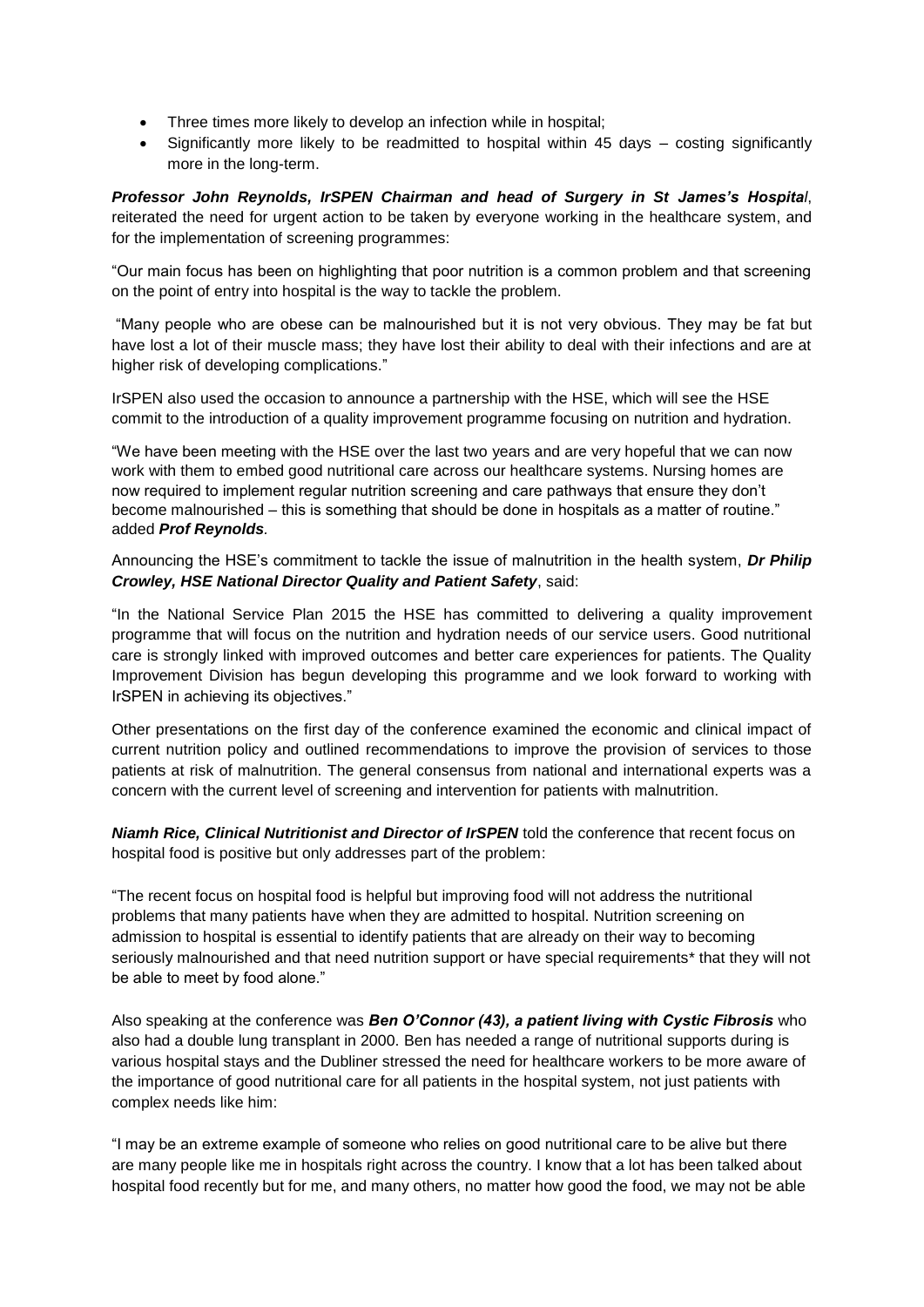to eat it, for a variety of reasons, so we may need supplements, tube feeds and the assistance of experts in order to get adequate nourishment. Patients like me depend on our health system to make them better and give them the support that they need, and proper nutritional care is a fundamental part of that that."

### **Keynote speakers/chairpersons available for media interview(s):**

- Overview of the Irish situation *Professor John Reynolds, Professor of Surgery, Trinity College Dublin and IrSPEN Chairman*
- Can a national programme to improve nutritional care deliver savings? *Professor Charles Normand, Professor Health Policy & Management, Trinity College Dublin*
- Malnutrition: healthcare challenges and their economic impact *Prof Marinos Elia, NIHR Biomedical Research Centre, Southampton*
- Nutrition and Hydration a forgotten safety priority *Dr Philip Crowley, National Director Quality Improvement, HSE*
- Understanding hunger and fullness; ground breaking research that aims to understand why people feel hungry and why they feel full and how this research can help people who become dangerously underweight – *Prof Carel Le Roux, UCD*

#### *-ENDs-*

For further details please contact

## *Andrew Shaw or Lorraine Cronin of First Medical Communications on 0877525445 / 0877730361 or [ashaw@firstmedical.ie](mailto:ashaw@firstmedical.ie) and [lcronin@firstmedical.ie](mailto:lcronin@firstmedical.ie)*

\*Some patients will be unable to eat sufficient food to meet their needs, no matter how appetising and may need supplementary nutrition, tube feeding or even parenteral (intravenous) nutrition.

#### **Notes to Editors**

#### **About IrSPEN**

The Irish Society for Clinical Nutrition and Metabolism (IrSPEN), which is coordinating the alliance, is a multi-profession society that was set up in 2010 with support from the Irish Society of Gastroenterology, Irish Nutrition and Dietetic Institute and the Nutrition Society. IrSPEN is committed to addressing malnutrition and improving nutritional treatment of 'at risk' patients in hospital and the community.

#### **Malnutrition Fast Facts**

#### **Malnutrition and illness go hand in hand:**

- Approximately 145,000 adults malnourished at any time (>4% of Irish population)
- More than 1 and 4 patients admitted to Irish hospitals with significant weight loss /malnutrition
- Risk is highest in older patients but all patients receiving treatment or surgery for serious illnesses can be affected.

#### **Why malnutrition matters:**

Weight loss and malnutrition increase a patient's risk of serious complications:

- 3 x greater risk of surgical site infection
- 5 x risk of catheter associated urinary tract infection
- 3.8 times risk of developing pressure ulcers